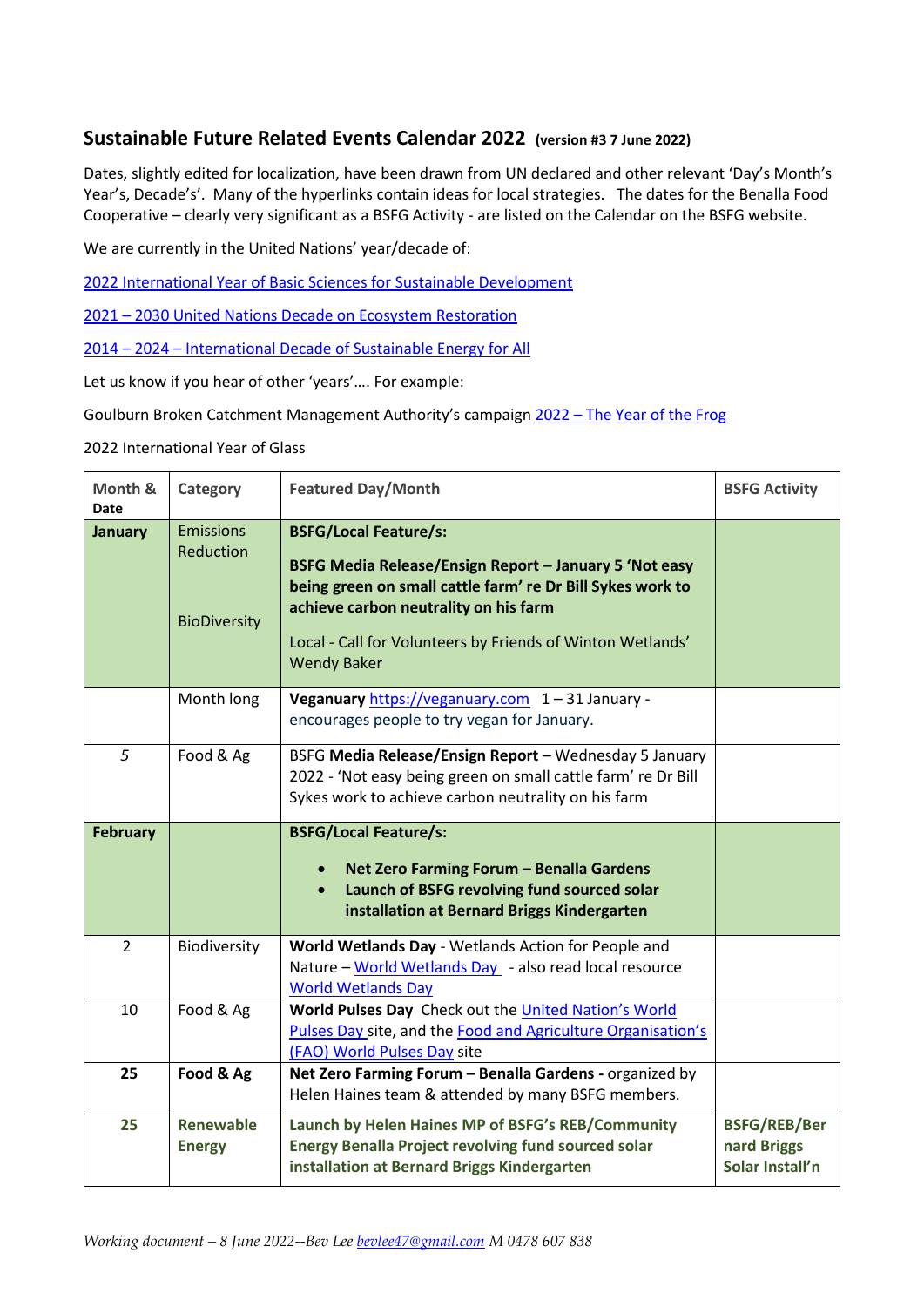| 27           | Education/       | BSFG Newsletter - articles due for March 2022 Newsletter                                                | <b>Newsletter</b>           |
|--------------|------------------|---------------------------------------------------------------------------------------------------------|-----------------------------|
|              | <b>Advocacy</b>  |                                                                                                         | <b>Deadline</b>             |
| <b>March</b> |                  | <b>BSFG/Local Feature/s:</b>                                                                            |                             |
|              |                  |                                                                                                         |                             |
|              |                  | <b>BSFG Review - Planning</b>                                                                           |                             |
|              |                  | <b>BSFG Review - Workshop 1</b>                                                                         |                             |
| $\mathbf{1}$ | Waste            | Clean Up Australia's <b>Business Clean Up Day</b> Tuesday 1                                             |                             |
|              |                  | <b>March 2022</b>                                                                                       |                             |
| $1$ and $2$  | Biodiversity     | <b>Winton Wetlands Science Forum 2022 Scientists, land</b>                                              |                             |
|              |                  | managers, policy makers and others will be coming                                                       |                             |
|              |                  | together to look at how to cope with uncertainties in the                                               |                             |
|              |                  | science of wetland restoration, in climate and in broader                                               |                             |
|              |                  | issues including global pandemics. If these issues matter to                                            |                             |
|              |                  | you, get this event into YOUR diary now. Tuesday 1 <sup>st</sup> and                                    |                             |
|              |                  | Wednesday 2 March 2022. The Forum will be held in The                                                   |                             |
|              |                  | Hub Café and conference space. Bookings:                                                                |                             |
|              |                  | https://www.eventbrite.com.au/e/2021-science-forum-                                                     |                             |
|              |                  | tickets-163136127549                                                                                    |                             |
| 3            | Biodiversity     | World Wildlife Day Thursday 3 March 2022. See also                                                      |                             |
|              |                  | World Wildlife Day 2022 - Theme - "Recovering key                                                       |                             |
|              |                  | species for ecosystem restoration".                                                                     |                             |
| 4            | Waste            | Clean Up Australia's <b>Schools Cleanup Day</b> - Friday 4 March                                        |                             |
| 6            |                  | 2022                                                                                                    |                             |
|              | Waste            | Clean Up Australia Day - re local actions-refer Helen<br>Repacholi/other? Activity suggested by Kathryn |                             |
|              |                  | McQualter - organize a 'Plog-a-thon' - A portmanteau of                                                 |                             |
|              |                  | "jog" and the Swedish for "pick up", "plocka upp", it                                                   |                             |
|              |                  | means, you guessed it; to pick up litter as you jog (or plod -                                          |                             |
|              |                  | walkers are encouraged!). Other activity? Eg. Pledge                                                    |                             |
|              |                  | Photo Gallery for Facebook or website.                                                                  |                             |
| $5 - 13$     | Biodiversity     | Parks Week 2022 celebrates the vital role parks play in                                                 |                             |
|              |                  | creating liveable cities and thriving communities. Parks                                                |                             |
|              |                  | Week 2022 focuses on how spending time in our parks and                                                 |                             |
|              |                  | open spaces positively influences our wellbeing.                                                        |                             |
|              |                  | Resources: http://www.parks-week.org/resources/                                                         |                             |
| $6 - 12$     | Food/            | National Ground Water Awareness Week - Sunday 6                                                         |                             |
|              | Agriculture      | March to Saturday 12 March 2022. Information: Bureau of                                                 |                             |
|              |                  | Meteorology (BOM) webpage; DWELP webpage;                                                               |                             |
|              |                  | Greenpeace resource re fracking & groundwater.                                                          |                             |
| 21           | Biodiversity     | <b>International Day of Forests</b> - Monday 21 March 2022                                              |                             |
|              |                  | Resources: https://www.fao.org/international-day-of-                                                    |                             |
|              |                  | forests/logo-banners/en/                                                                                |                             |
| 22           | Food/Agric       | World Water Day - the theme for 2022 'Groundwater -                                                     |                             |
|              | Biodiversity     | Making the Invisible Visible' Tuesday 22 March 2022                                                     |                             |
|              |                  | Resources: #worldwaterday                                                                               |                             |
| 23           | Climate          | World Meteorological Day - Wednesday 23 March 2022                                                      |                             |
| 24           | <b>Climate</b>   | First Anniversary of Peter Holmes' Presentation of Petition                                             | 1 <sup>st</sup> Anniversary |
|              | <b>Emergency</b> | calling on Benalla Rural City Council to Declare a Climate                                              | <b>Climate Emerg</b>        |
|              |                  | <b>Emergency</b>                                                                                        | <b>Petition Pres-</b>       |
|              |                  |                                                                                                         | entation #1                 |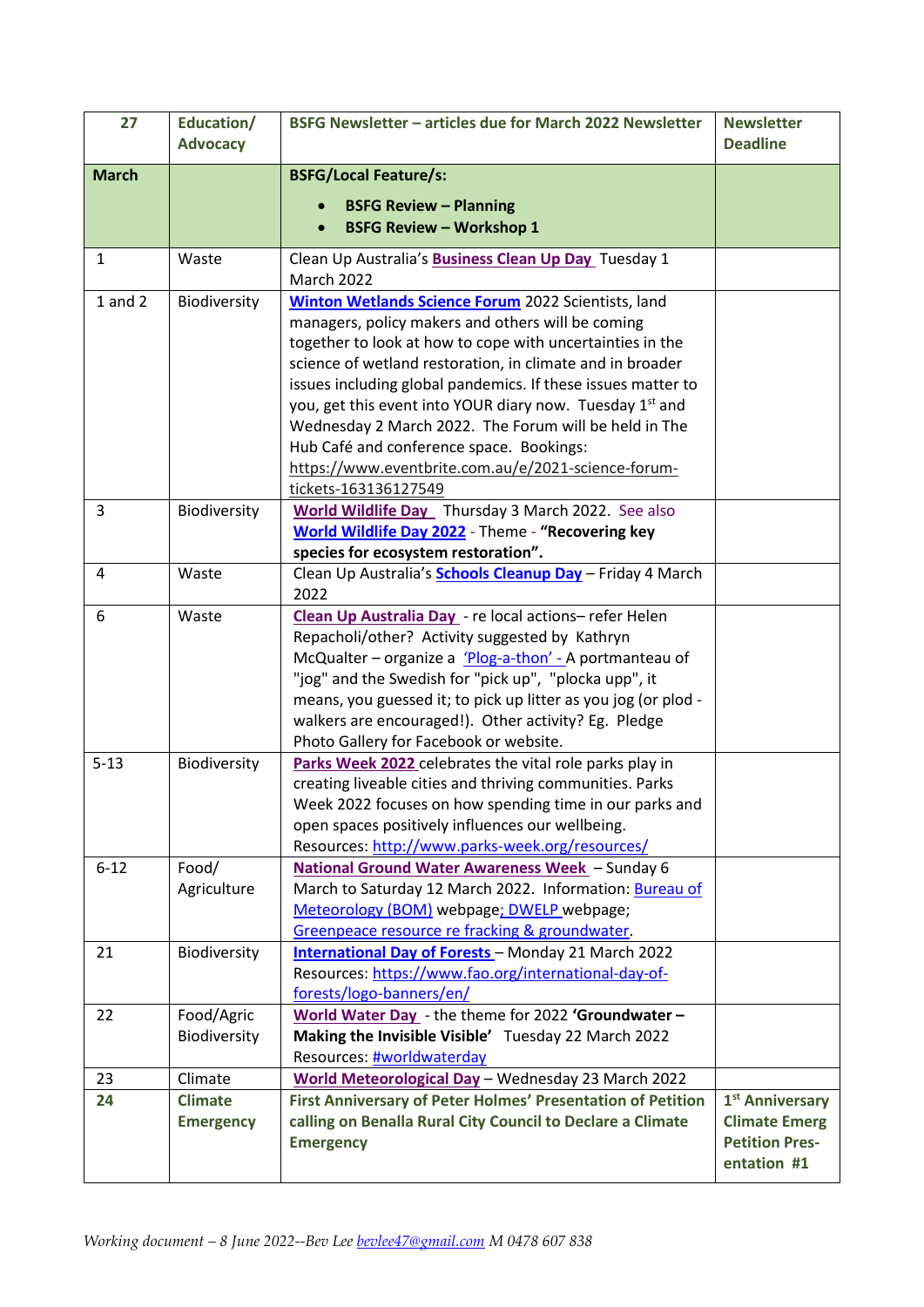| 24           | <b>BSFG Review</b>        | BSFG General Meeting - Thursday 24 March 2022 -<br>Cancelled - there was no meeting this month in lieu of the<br>BSFG Review planning meetings & workshops held close to<br>this date.                               |                              |
|--------------|---------------------------|----------------------------------------------------------------------------------------------------------------------------------------------------------------------------------------------------------------------|------------------------------|
| 25           | Transport                 | National Ride2School Day - Friday 25 March 2022                                                                                                                                                                      |                              |
| 26           | Energy                    | Earth Hour - 8.30 pm Saturday 26 March 2022                                                                                                                                                                          |                              |
| 31           | <b>BSFG Review</b>        | BSFG Review - Workshop 1 - Uniting Church 7 pm                                                                                                                                                                       | <b>BSFG Review</b>           |
| <b>April</b> |                           | <b>BSFG/Local Feature/s:</b><br><b>BSFG Review - Workshop 2</b><br><b>Off the Grid Festival</b>                                                                                                                      |                              |
| $9 - 10$     | Energy,<br>Sustainability | Off the Grid Festival - Saturday 9 April to Sunday 10 April,<br>2022 - Centennial Park, Eldorado                                                                                                                     |                              |
| 11           | <b>BSFG Review</b>        | BSFG Review - Second Workshop - 7pm Uniting Church.                                                                                                                                                                  | <b>BSFG Review</b>           |
| 20 TBC       | Climate                   | <b>Global Youth Climate Summit--an Earth Day related</b><br>activity - towards 2030; To Be Confirmed                                                                                                                 |                              |
| 22           | Climate                   | Earth Day - Friday 22 April 2022- Theme: Invest in our<br>Planet                                                                                                                                                     |                              |
| <b>May</b>   |                           | <b>BSFG/Local Feature/s:</b>                                                                                                                                                                                         |                              |
|              |                           | (BSFG AGM Meeting with Guest Speaker deferred<br>to 9 June)<br><b>SEFF bookings open May 21</b>                                                                                                                      |                              |
| $\mathbf{1}$ | Food/Agricul<br>ture      | <b>International Permaculture Day</b> - Sunday 1 May 2022                                                                                                                                                            |                              |
| 3            | Food/Agricul<br>ture      | 11 <sup>th</sup> Birthday of the Benalla Food Cooperative!                                                                                                                                                           |                              |
| $1 - 7$      | Food/                     | International Compost Awareness Week - Sunday 1 May                                                                                                                                                                  |                              |
|              | Agriculture               | to Saturday 7 May 2022                                                                                                                                                                                               |                              |
| 6            | Energy                    | First Anniversary - Launch of Community Energy Project -<br>Munro Avenue Pre School Solar Panels                                                                                                                     |                              |
| $10 - 12$    | Food/                     | Ozwater 2022 - Our Water Journey - 10th to 12th May 2022                                                                                                                                                             |                              |
|              | Agriculture               | conference in Brisbane                                                                                                                                                                                               |                              |
| 11           | Biodiversity              | Hairy-Nosed Day (Wombat) - site has lots of engaging<br>activities for Primary aged children (Q'land focus)                                                                                                          |                              |
| 14           | Biodiversity              | World Migratory Bird Day - 2 <sup>nd</sup> Saturday May (14 <sup>th</sup> in 2022)<br>& October (8 <sup>th</sup> in 2022) #WorldMigratoryBirdDay--a global<br>awareness-raising campaign to conserve #MigratoryBirds |                              |
| 16-22        |                           | National Volunteer Week - Monday 16 <sup>th</sup> to Sunday 22 <sup>nd</sup><br>May 2022 'Better Together'                                                                                                           |                              |
| 20           | Biodiversity              | World Bee Day - Friday 20 May 2022 - also check out<br>World Bee Day events in Australia on 20 May at<br>https://www.worldbeeday.org.au/                                                                             |                              |
| 21           | <b>Multiple</b>           | Swanpool Environmental Film Festival 2022 - bookings for<br>the 2022 SEFF on Saturday 18 June open on<br>trybooking.com (refer 18 June for program details)                                                          | <b>SEFF bookings</b><br>open |
| 22           | Biodiversity              | <b>International Day for Biological Diversity</b> - Held every year<br>on the 22 <sup>nd</sup> May - in 2022 it's on Sunday 22 May. The<br>theme for 2022 is to be confirmed.                                        |                              |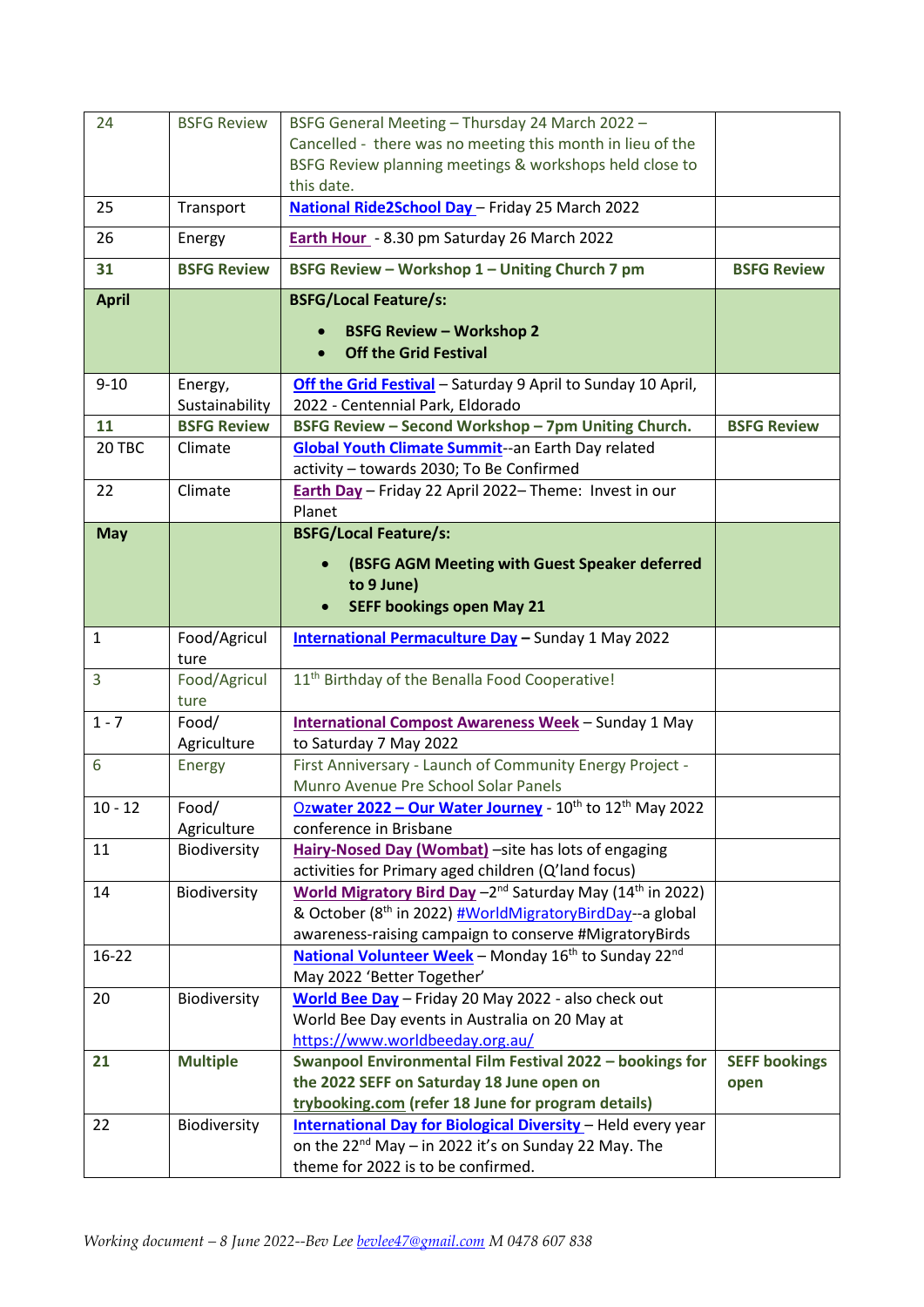| 23   | Biodiversity           | World Turtle Day - Held each year on 23 May - in 2022<br>it's on Monday 23 May. Benalla Turtle conservation group  |                                    |
|------|------------------------|--------------------------------------------------------------------------------------------------------------------|------------------------------------|
|      |                        | - Helen Repacholi 0439 623 990                                                                                     |                                    |
| 26   |                        | (BSFG Annual General Meeting - deferred to 9 June)                                                                 |                                    |
| 31   | Renewable              | Solar Homes Information Session for Landlords $-7 - 8$ pm                                                          | <b>Solar Homes</b>                 |
|      | Energy                 | - Guest Speaker Brad Foletta                                                                                       | <b>Info Session</b>                |
|      |                        |                                                                                                                    | for Landlords                      |
| June |                        | <b>BSFG/Local Feature/s:</b>                                                                                       |                                    |
|      |                        | <b>Annual General Meeting w Guest Speaker</b>                                                                      |                                    |
|      |                        | <b>Swanpool Environmental Film Festival</b>                                                                        |                                    |
| 3    | Transport              | <b>World Bicycle Day</b> Friday 3 June 2022 A United Nations                                                       |                                    |
|      |                        | designated day held on June 3rd each year, World Bicycle                                                           |                                    |
|      |                        | Day recognizes the tremendous health and other benefits                                                            |                                    |
|      |                        | of cycling.                                                                                                        |                                    |
| 9    | <b>Emissions</b>       | BSFG Annual General Meeting -7:30 pm Thursday 26th                                                                 | <b>BSFG AGM/</b>                   |
|      | <b>Reduction</b>       | May, Benalla Uniting Church Fellowship Room. Guest                                                                 | <b>Guest</b>                       |
|      |                        | Speaker -Dr Lisa Rasmussen, "How might we truly reduce                                                             | Speaker, Lisa                      |
|      |                        | our carbon emissions, leading to a fair and just                                                                   | <b>Rasmussen</b>                   |
|      |                        | society. Laudato Si' and Mercy Health's approach to<br>reducing its carbon footprint". Supper will be served at    |                                    |
|      |                        | end of the evening. Nomination forms scanned/emailed to                                                            |                                    |
|      |                        | bsfginc@gmail.com, or contact Peter & bring hard copy to                                                           |                                    |
|      |                        | AGM.                                                                                                               |                                    |
| 5    | Multiple               | World Environment Day - Sunday 5 June 2022. The 2022                                                               |                                    |
|      |                        | World Environment Day global campaign #OnlyOneEarth                                                                |                                    |
|      |                        | calls for transformative changes to policies and choices                                                           |                                    |
|      |                        | to enable cleaner, greener, and sustainable living in                                                              |                                    |
|      |                        | harmony with nature. "There is #OnlyOneEarth.                                                                      |                                    |
|      |                        | Together we can protect it".                                                                                       |                                    |
| 8    | Biodiversity           | World Oceans Day - Wednesday 8 June 2022. The theme                                                                |                                    |
| 14   | Food & Ag<br>Renewable | for 2022 'Revitalization - Collective Action for the Oceans'<br>Solar Homes Information Session for Tenants-7-8 pm | <b>Solar Homes</b>                 |
|      | <b>Energy</b>          | <b>Uniting Church</b>                                                                                              | <b>Info Session</b>                |
|      |                        |                                                                                                                    | for Tenants                        |
| 15   | Energy                 | Global Wind Day - Wednesday 15 June - a day for                                                                    |                                    |
|      |                        | discovering wind energy, its power and the possibilities it                                                        |                                    |
|      |                        | holds to reshape energy systems, decarbonise economies,                                                            |                                    |
|      |                        | boost jobs and growth.                                                                                             |                                    |
| 17   | Climate Food           | <b>World Day to Combat Desertification and Drought</b> - Friday                                                    |                                    |
|      | & Ag                   | 17 June 2022 - acts as a reminder that over-consumption                                                            |                                    |
|      |                        | can lead to desertification and encourages us all to help<br>protect the planet. (Check closer to date:            |                                    |
|      |                        | https://www.unccd.int/actions/17-june-desertification-                                                             |                                    |
|      |                        | and-drought-day)                                                                                                   |                                    |
|      |                        |                                                                                                                    |                                    |
| 18   | <b>Multiple</b>        | Swanpool Environmental Film Festival 2022 Swanpool                                                                 | <b>Swanpool</b><br><b>Environ-</b> |
|      |                        | Cinema, 2386 Midland Highway. 1pm - 9.40 pm Three<br>sessions with films and guest speakers; breaks for            | mental Film                        |
|      |                        | afternoon tea and a light evening meal catered for by the                                                          | <b>Festival 2022</b>               |
|      |                        | fabulous Swanpool Catering Team. \$30 all inclusive.                                                               |                                    |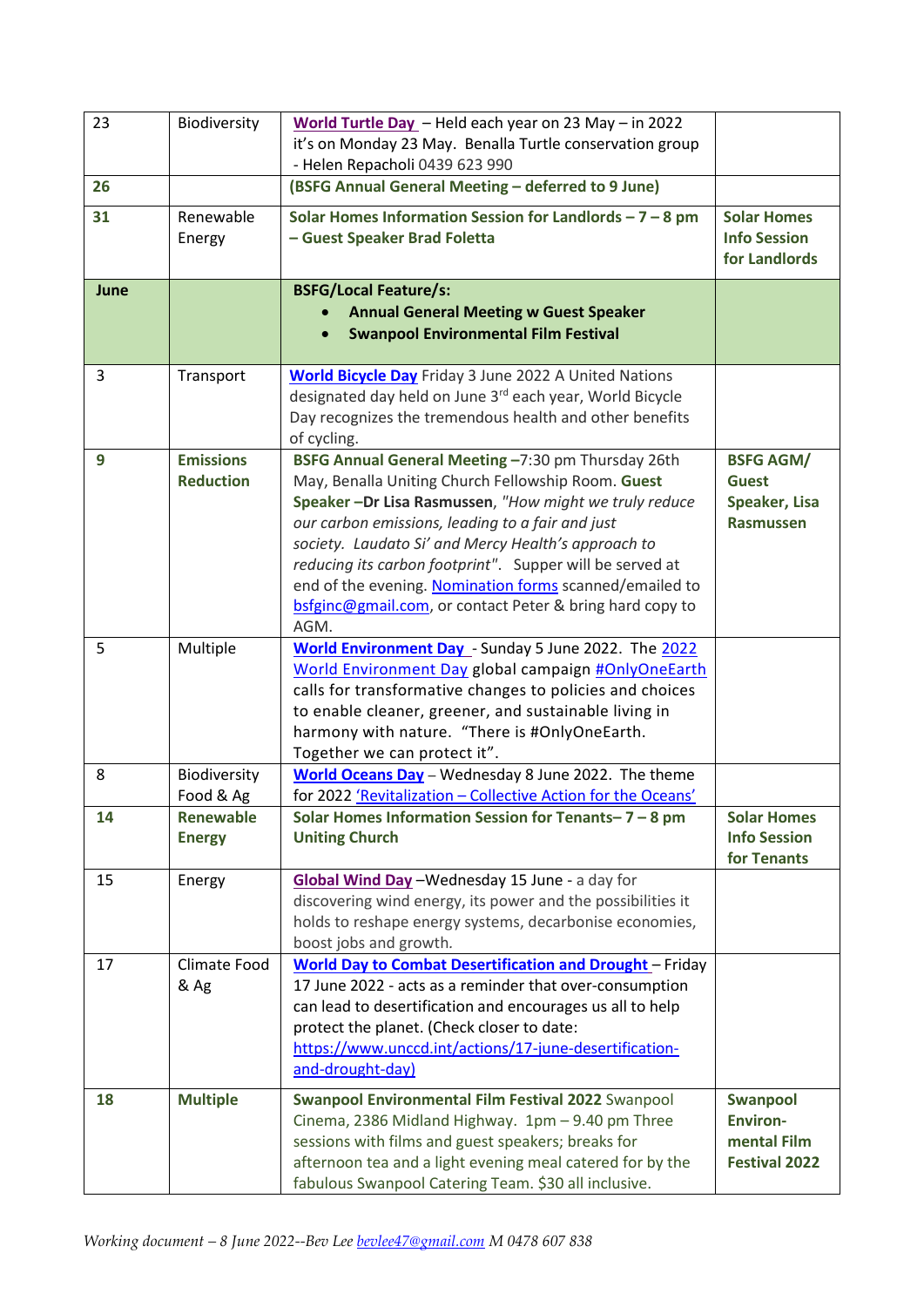|                          |                           | Bookings on trybooking.com open May 21st. Contact 0498<br>007 988 for enquiries.                                                                                                                                                                                                                                                                                                                                                          |                                       |
|--------------------------|---------------------------|-------------------------------------------------------------------------------------------------------------------------------------------------------------------------------------------------------------------------------------------------------------------------------------------------------------------------------------------------------------------------------------------------------------------------------------------|---------------------------------------|
| 20                       | Transport;<br>Food & Ag   | World Localisation Day - Monday 20 June 2022. Check out<br>online Local Futures Action Guide for strategies. Follow<br>activities--Twitter https://twitter.com/localfutures                                                                                                                                                                                                                                                               |                                       |
| July                     |                           | <b>BSFG/Local Feature/s:</b><br><b>BSFG General Meeting</b><br><b>Opening days of SCRAP Art Exhibition</b>                                                                                                                                                                                                                                                                                                                                |                                       |
| $1 - 31$                 | Waste                     | Plastic Free July - resources/ideas to help reduce single use<br>plastic waste at home, work, school, local café's and more.                                                                                                                                                                                                                                                                                                              |                                       |
| $3 - 10$                 | Food/Ag                   | Naidoc Week Theme - 'Get up, stand up, show up!" 3rd to<br>10 <sup>th</sup> July 2022 "Whether it's seeking proper environmental,<br>cultural and heritage protections, Constitutional change, a<br>comprehensive process of truth-telling, working towards<br>treaties, or calling out racism-we must do it together"                                                                                                                    |                                       |
| 11                       | All                       | World Population Day - Monday 11 <sup>th</sup> July 2022                                                                                                                                                                                                                                                                                                                                                                                  |                                       |
| 26                       | Biodiversity              | <b>Intern'l Day for Conservation of the Mangrove Ecosystem</b><br>Tuesday 26 July 2022                                                                                                                                                                                                                                                                                                                                                    |                                       |
| 28                       |                           | BSFG General Meeting - Thursday 28 July 2022 - Guest<br><b>Speaker:</b>                                                                                                                                                                                                                                                                                                                                                                   | <b>BSFG General</b><br><b>Meeting</b> |
| 29                       | Biodiversity              | Schools Tree Day 2022 - Friday 29 July 2022                                                                                                                                                                                                                                                                                                                                                                                               |                                       |
| 31                       | Biodiversity              | National Tree Day 2022 - Sunday 31 July 2022                                                                                                                                                                                                                                                                                                                                                                                              |                                       |
| <b>August</b>            |                           | <b>BSFG/Local Feature/s to date:</b>                                                                                                                                                                                                                                                                                                                                                                                                      |                                       |
|                          |                           |                                                                                                                                                                                                                                                                                                                                                                                                                                           |                                       |
| $1 - 7$                  | Food & Ag<br>Biodiversity | <b>Landcare Week</b> - from Monday 1 to Sunday 7 August 2022                                                                                                                                                                                                                                                                                                                                                                              |                                       |
| 9                        | Biodiversity              | <b>International Day for World Indigenous Peoples - Tuesday</b><br>9 <sup>th</sup> August 2022- promotes and protects the rights of the<br>world's Indigenous population; recognises achievements &<br>contributions Indigenous people make to improve world<br>issues such as environmental protection & climate change.                                                                                                                 |                                       |
| Tba $-2^{n\overline{d}}$ | EgBio-                    | National Student Volunteer Week - 2022 dates to be                                                                                                                                                                                                                                                                                                                                                                                        |                                       |
| week                     | diversity                 | confirmed - usually in 2 <sup>nd</sup> week. (Add when released)                                                                                                                                                                                                                                                                                                                                                                          |                                       |
| $13 - 21$<br>$15 - 21$   | Waste<br>Waste            | National Science Week - 13 - 21 August 2022 - The theme<br>for schools - Glass - More than Meets the Eye - is based<br>on the UN International Year of Glass. It will celebrate the<br>many roles that glass plays in our lives - from phone<br>screens to optical fibre to glassware in labs - plus<br>investigating glass as a part of our sustainable future.<br>Keep Australia Beautiful Week - 15 <sup>th</sup> to 21st August 2022. |                                       |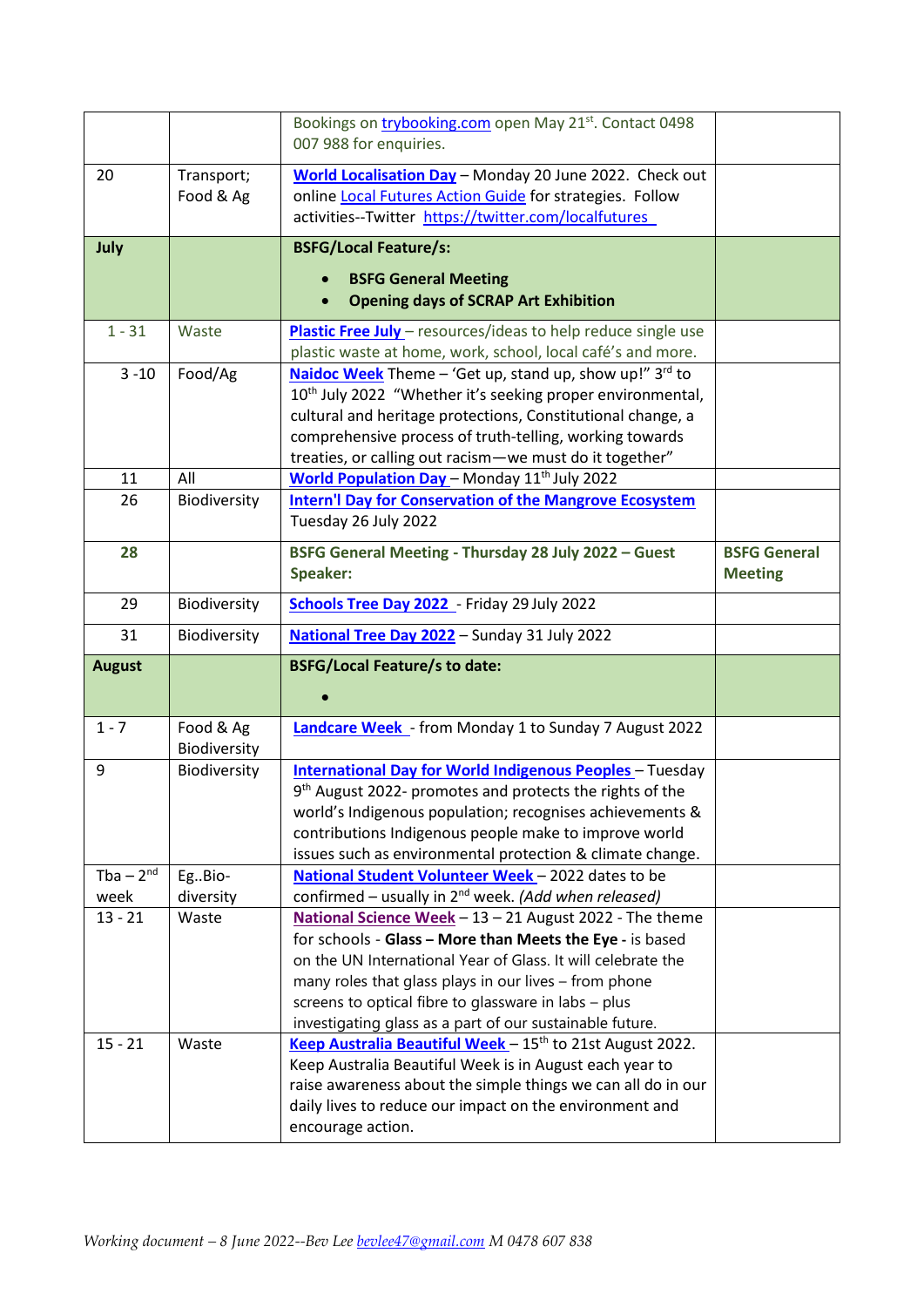| 23             | Food & Ag               | The United Nations' World Water Week 2022 theme is                 |                                           |
|----------------|-------------------------|--------------------------------------------------------------------|-------------------------------------------|
| August-        | Biodiversity            | 'Seeing the Unseen - the Value of Water'. Activities will          |                                           |
| 1 Sept         |                         | be held online and in Stockholm from 23rd August to 1st            |                                           |
|                |                         | September 2022, alongside local activities worldwide.              |                                           |
| <b>Septemb</b> |                         | <b>BSFG/Local Feature/s to date:</b>                               |                                           |
| er             |                         | <b>BSFG General Meeting with Guest Speaker</b>                     |                                           |
|                |                         |                                                                    |                                           |
| Month          | Biodiversity            | National Biodiversity Month - Thursday 1 September to              |                                           |
|                |                         | Friday 30 <sup>th</sup> September 2022                             |                                           |
| Month          | Waste/Single            | Suptember - a campaign of the Boomerang Alliance to                |                                           |
|                | <b>Use Plastics</b>     | reduce single use plastics.                                        |                                           |
| $\overline{2}$ | Transport               | National Walk to Work Day - Friday 2 September 2020 TBC            |                                           |
|                | Energy                  |                                                                    |                                           |
| $\overline{7}$ | Waste                   | <b>International Day of Clean Air for Blue Skies - Wednesday</b>   |                                           |
|                | Transport               | 7 September 2022                                                   |                                           |
| $\overline{7}$ | Biodiversity            | National Threatened Species Day is held each year on 7             |                                           |
|                |                         | September (Wednesday 7 September 2022) to raise                    |                                           |
|                |                         | awareness of plants and animals at risk of extinction. "Join       |                                           |
|                |                         | the annual #Threatened Species Bake Off to raise the               |                                           |
|                |                         | profile of your local threatened species"                          |                                           |
| 16             | Air Quality/            | <b>International Day for the Preservation of the Ozone</b>         |                                           |
|                | BioDiversity/           | Layer Friday 16 <sup>th</sup> September 2022                       |                                           |
|                | Waste                   |                                                                    |                                           |
| 22             | Emissions<br>reduction/ | World Car Free Day - Thursday 22 September 2022 - Also             |                                           |
|                | Transport/              | see World Car Free Day 22 September                                |                                           |
|                | Carbon Footprint        |                                                                    |                                           |
| 22             | <b>TBA</b>              | BSFG General Meeting - Thursday 22 September 2022 -                | <b>BSFG GM</b>                            |
|                |                         | <b>Guest Speaker-</b>                                              |                                           |
| 26             | Biodiversity/           | World Rivers Day - Sunday 25 <sup>th</sup> September 2022. "Events |                                           |
|                | Water                   | can range from stream cleanups & fish enhancement                  |                                           |
|                | Quality/                | projects to educational outings & community riverside              |                                           |
|                | Ecosystem               | celebrations."                                                     |                                           |
|                | Restoration             |                                                                    |                                           |
| 27             | <b>Biodiversity</b>     | The Guardian/BirdLife Australia Bird of the Year 2022 poll         |                                           |
|                |                         | begins around 27 September - date/details TBC.                     |                                           |
|                |                         |                                                                    |                                           |
| 29             | <b>Climate</b>          | First Anniversary of the second presentation in 2022 by            | 1 <sup>st</sup> Annivers-                 |
|                | <b>Emergency</b>        | Peter Holmes of the Climate Emergency Petition, in this            | ary Climate                               |
|                |                         | case to the Benalla Rural City Planning and Development            | <b>Emergency</b><br><b>Petition Pres-</b> |
|                |                         | <b>Committee Meeting.</b>                                          | entation #2                               |
|                |                         |                                                                    |                                           |
| 29             | Food & Ag               | <b>International Day of Awareness on Food Loss and Waste</b>       |                                           |
|                | Waste                   | Reduction - Thursday 29 September 2022                             |                                           |
| 29             | Emissions               | <b>World Maritime Day</b> - Thursday 29 September 2022. See        |                                           |
|                | reduction,              | also article on 2022 World Maritime Day Theme 'New                 |                                           |
|                | etc.                    | <b>Technologies for Greener Shipping'</b>                          |                                           |
|                |                         |                                                                    |                                           |
| <b>October</b> |                         | <b>BSFG/Local Feature/s to date:</b>                               |                                           |
|                |                         | Sustainable House Day - Sunday 11 October 2022                     |                                           |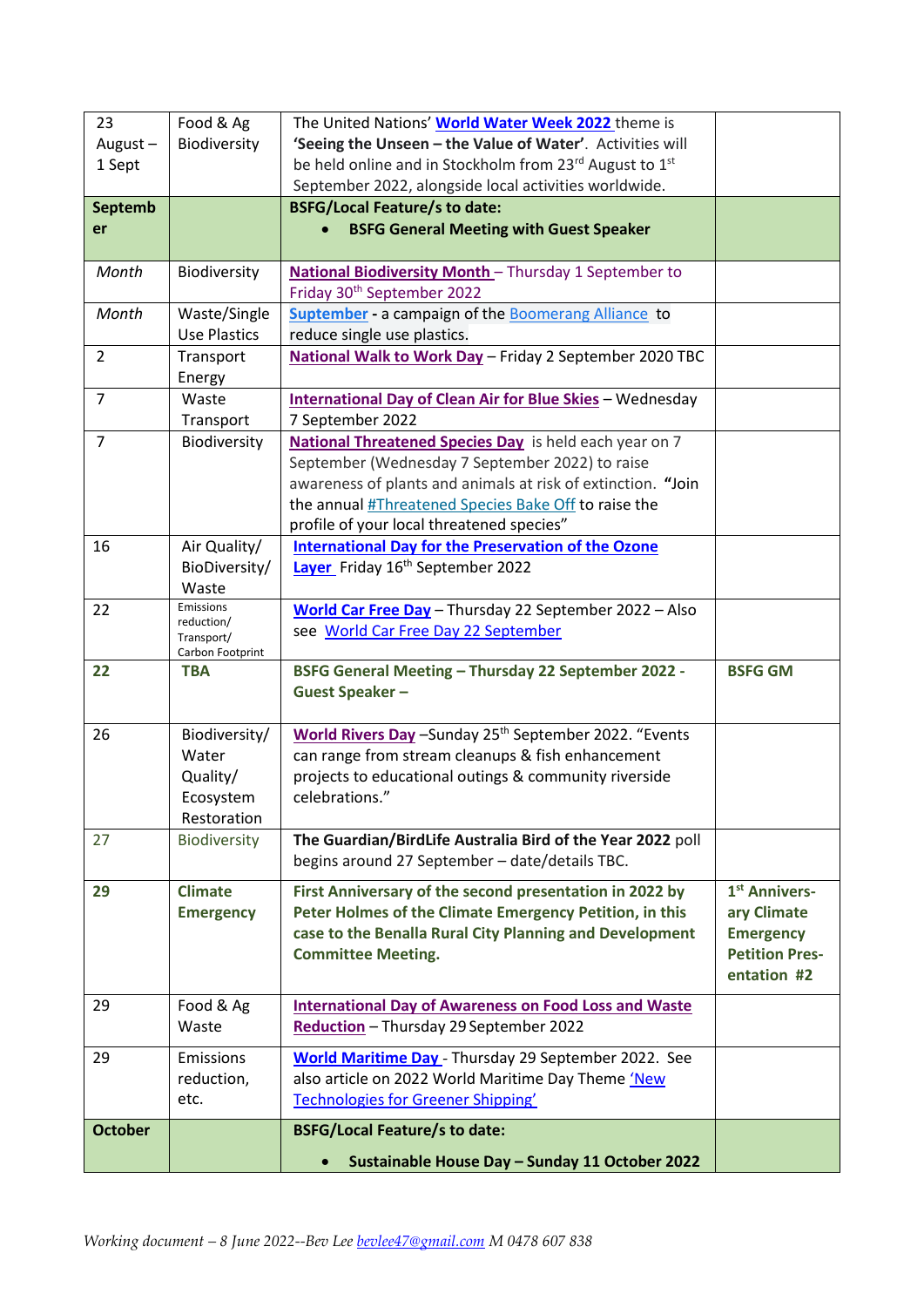| $3 - 9$                | Biodiversity     | <b>Australian Wildlife Week</b> - Monday 3 to Sunday 9 October                                               |  |
|------------------------|------------------|--------------------------------------------------------------------------------------------------------------|--|
|                        |                  | 2022 (info on Aust. Wildlife Society website to be checked nearer date)                                      |  |
| $\overline{3}$         | Biodiversity     | World Habitat Day - Monday 3 October 2022 - The UN                                                           |  |
|                        |                  | designated the first Monday of October as World Habitat Day                                                  |  |
|                        |                  | to reflect on human habitat - the state of our towns and cities,                                             |  |
|                        |                  | and on the basic right of all to adequate shelter. It is also                                                |  |
|                        |                  | intended to remind the world of its collective responsibility for                                            |  |
|                        |                  | the future of the human habitat - for instance, in 2021 the                                                  |  |
|                        |                  | theme was 'urban action for a carbon-free world'                                                             |  |
| 8                      | Biodiversity     | World Migratory Bird Day #2 - Saturday 8 October 2022                                                        |  |
| 13                     |                  | <b>International Day for Disaster Reduction</b> -Thursday 13 <sup>th</sup><br>October 2022                   |  |
| 16                     | Food/Ag          | World Food Day - Sunday 16 <sup>th</sup> October 2022 - The theme                                            |  |
|                        |                  | for 2022 is 'Safe food today for a healthy tomorrow' which                                                   |  |
|                        |                  | stresses that production and consumption of safe food                                                        |  |
|                        |                  | have "immediate and long-term benefits for people, the                                                       |  |
|                        |                  | planet, and the economy."                                                                                    |  |
| 9 or 16?               | <b>Building/</b> | Sustainable House Day -Sunday 9 or 16 October 2022? -                                                        |  |
|                        | <b>Energy</b>    | <b>TBC</b>                                                                                                   |  |
| $17 - 23$              | Biodiversity     | National Bird Week - 17 to 23 October 2022. Birdlife                                                         |  |
| <b>TBC</b>             |                  | Australia organizes Bird Week to inspire Australians to get                                                  |  |
|                        |                  | involved in bird conservation efforts. Alongside the Aussie                                                  |  |
|                        |                  | <b>Backyard Bird Count, activities including bird walks,</b>                                                 |  |
|                        |                  | birdbreakfasts, exhibitions, photography classes and more                                                    |  |
|                        |                  | are held by BirdLife Australia's local branches, reserves,                                                   |  |
|                        |                  | observatories and partners during Bird Week.                                                                 |  |
| $17 - 23$              | Biodiversity     | Aussie Backyard Bird Count - 'Make every bird count' 17                                                      |  |
|                        |                  | to 23 October 2022 - "You can count as many times as you                                                     |  |
|                        |                  | like over the week - we just ask that each count is                                                          |  |
| $17 - 23$              | Food/Ag          | completed over a 20-minute period". #AussieBirdCount<br>National Water Week - Monday 17 to Sunday 23 October |  |
| <b>TBC</b>             |                  | 2022 program still to be confirmed                                                                           |  |
| 20                     | Transport        | National Ride2Work Day - Wednesday 19 October or                                                             |  |
|                        |                  | Thursday 20 October 2022 - TBC                                                                               |  |
| <b>Novemb</b>          |                  | <b>BSFG/Local Feature/s to date:</b>                                                                         |  |
| er                     |                  | <b>BSFG stall at 'A Day in the Gardens' market</b>                                                           |  |
|                        |                  | <b>BSFG General Meeting with Guest Speaker</b>                                                               |  |
| 6 (TBC)                | Advocacy/M       | Benalla Festival - Saturday 29 October to Sunday 6                                                           |  |
|                        | ultiple          | November 2022 (To Be Confirmed) 'A Day in the Gardens'                                                       |  |
|                        |                  | Stall at the Benalla Festival - Sunday 6 November (TBC)                                                      |  |
| $12 - 20$              | Food & Ag        | Australian Pollinator Week - Saturday 12 to Sunday 20                                                        |  |
|                        |                  | November 2022                                                                                                |  |
| $8 - 11$<br><b>TBC</b> | Waste            | National Recycling Week - Mon 8 to Sun 11 November<br>2022 - TBC                                             |  |
| 21                     | Food & Ag        | World Fisheries Day - Monday 21 November 2022                                                                |  |
|                        | Biodiversity     | Celebrated in fishing communities; an important reminder                                                     |  |
|                        |                  | of the need for changes in the way the world manages                                                         |  |
|                        |                  | global fisheries to ensure sustainable stocks and health                                                     |  |
|                        |                  | ocean ecosystems.                                                                                            |  |
|                        |                  |                                                                                                              |  |